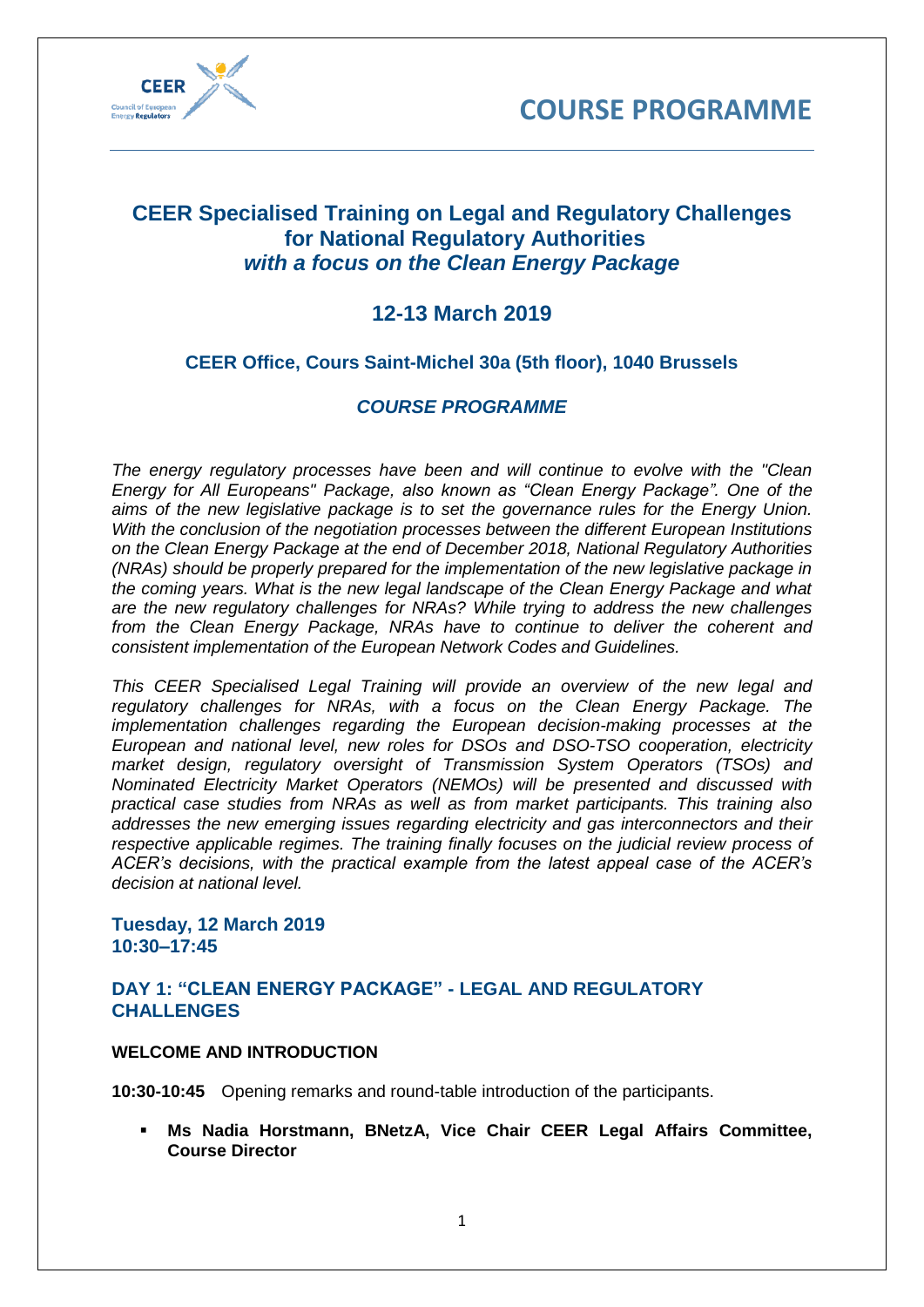

## **SESSION 1 NEW LEGAL LANDSCAPE OF THE CLEAN ENERGY PACKAGE**

With the conclusion of the negotiation processes between the different European Institutions on the Clean Energy Package at the end of December 2018, NRAs should be properly prepared for the implementation of the new legislative package in the coming years. What is the new legal landscape of the Clean Energy Package and what are the new regulatory challenges for NRAs? This session will provide the participants with an overview of the implementation challenges for NRAs and focus on some selected topics that are important for NRAs as well as for market participants such as electricity market design, governance issues and new roles for DSOs and DSO-TSO cooperation.

## **10:45-11:15 The "Clean Energy Package" – Overview and the implementation challenges for NRAs.**

- **•** Overview of the main changes and new rules by the Clean Energy Package
- **•** Implementation process: how does this work? Roles/Actions for NRAs?
- **Ms Kateřina Firlová, Former ERÚ, Former CEER European Policy Unit Co-Chair**

## **Discussion/Q&A**

## **11:15-13:00 Key aspects of EU energy policy: what will change for NRAs and market participants with the Clean Energy Package?**

- **•** ACER/NRA Governance New "Checks and Balances"
- New roles for DSOs & DSO-TSO cooperation
- Case Study what changed/will change for your DSOs?
- **Mr Alexander Linov, BNetzA**
- **Ms Claire Hellich-Praquin, CRE**
- **Mr Corentin Goupillier, CRE**

## **Discussion/Q&A**

## *13:00-14:00 Lunch Break – CEER Office*

**14:00-15:45 Key aspects of EU energy policy: what will change for NRAs and market actors with the Clean Energy Package?**

- **•** Electricity Market Design congestion management and resource adequacy
- **•** How are stakeholders going to implement the Clean Energy Package?
- **Mr Fernando Hernandez, CNMC, CEER-ACER Electricity Working Group Chair (tbc)**
- **Ms Florence Melchior, ENTSO-E (tbc)**

## **Discussion/Q&A**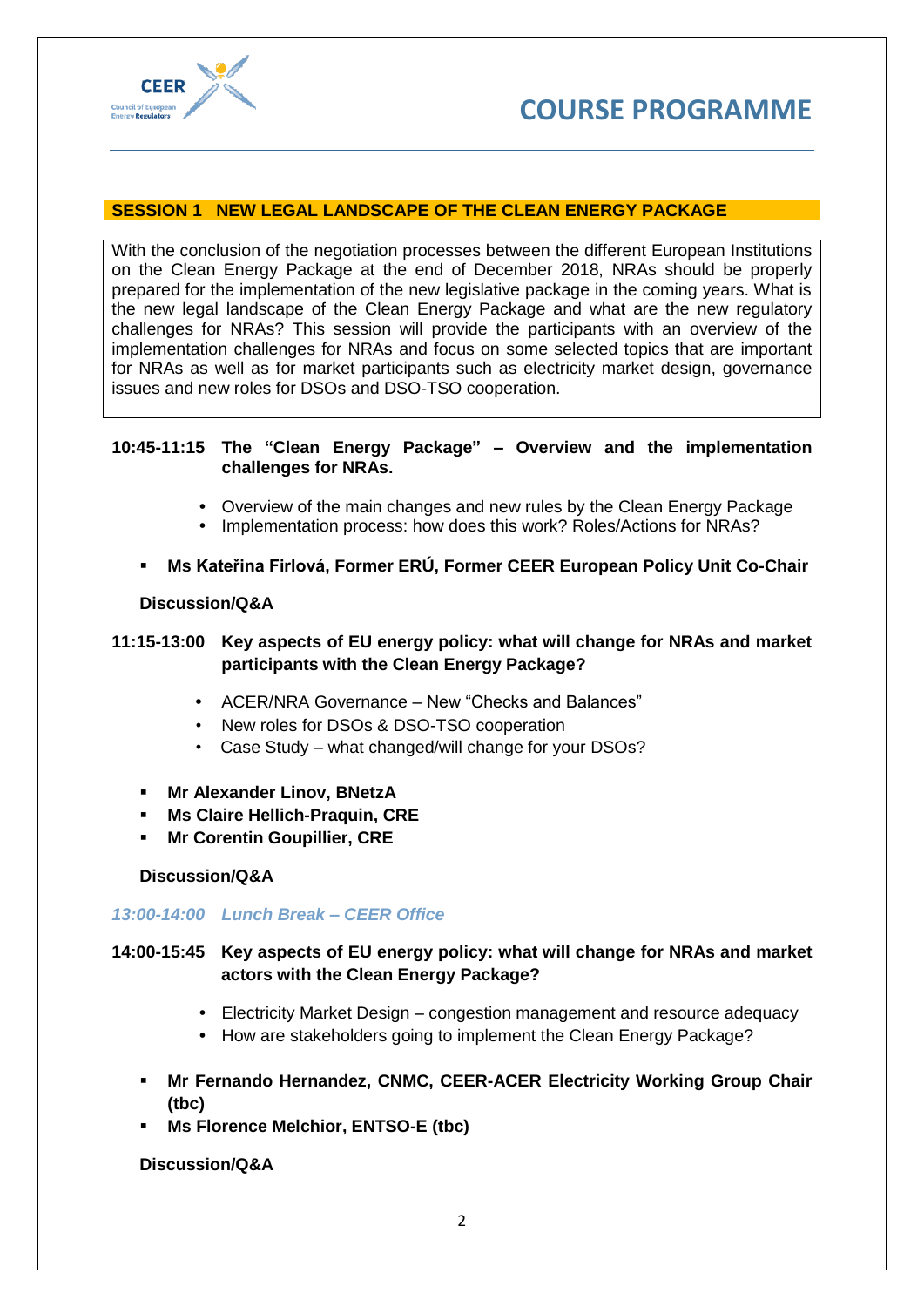

#### *15:45-16:00 Coffee break*

#### **SESSION 2 REGULATORY CHALLENGES FOR ACER AND NRAs**

Good governance means a proper articulation between national, regional and European levels. Which decision-making mechanisms are the most suitable for the specificities of the European energy market? What are the regulatory challenges for the Agency for the Cooperation of Energy Regulators (ACER) and NRAs? This session provides an overview of ACER's individual and general decisions and how NRAs implement ACER's decisions at national level. What can be learnt from the experience gained to date and what can be improved?

#### **16:00-17:00 ACER's and NRAs' regulatory challenges.**

- **•** ACER's individual and general decisions
- **•** Implementation of regional decisions
- **•** Case Study: Challenges in the implementation of ACER´s decisions?
- **Mr Ernst Tremmel, ACER**

#### **17:00-17:30 Roundtable discussion with the participants and lecturers.**

**Ms Nadia Horstmann, BNetzA, Vice Chair CEER Legal Affairs Committee, Course Director**

**17:30-17:45** Wrap up of Day 1.

- **Ms Nadia Horstmann, BNetzA, Vice Chair CEER Legal Affairs Committee, Course Director**
- **17:45-18:45** Reception drinks For those who wish to join, we will host a small drinks reception at the CEER office – all participants and lecturers welcome!

**- END FIRST DAY -**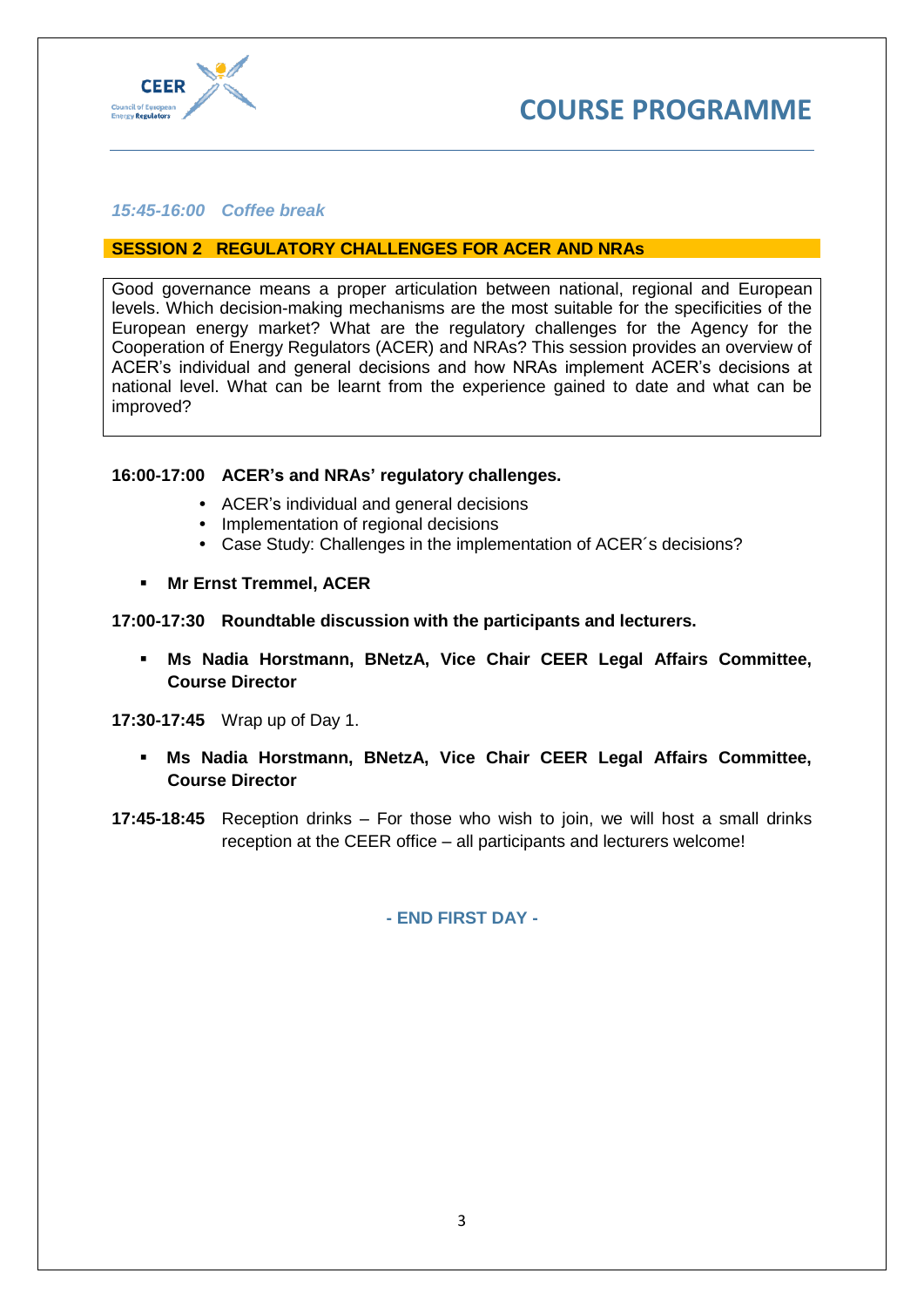

## **Wednesday, 13 March 2019 09:00-16:15**

## **Day 2: OTHER EMERGING CHALLENGES IN EUROPEAN ENERGY POLICY**

## **SESSION 3 TSOs/NEMOs REGULATORY CHALLENGES**

This session deals with the legal challenges for the Transmission System Operators (TSOs) and Nominated Electricity Market Operators (NEMOs) in the implementation of Network Codes/Guidelines. Network Codes and Guidelines will need to be fully implemented as a matter of priority. What are the regulatory challenges for TSOs, especially regarding the implementation of Demand Connection, System Operations and markets-related Network Codes and Guidelines? What are the challenges regarding market coupling? New entities such as Nominated Electricity Market Operators (NEMOs) have been created according to the Network Codes. What are their tasks, competences and legal nature? Which regulatory rules are applicable to these entities and how are the implementation and monitoring of these new entities carried out?

## **09:00-11:00 TSOs / NEMOs Regulatory challenges.**

- **•** Challenges in the implementation of Network Codes / Guidelines: monitoring and enforcement of Terms & Conditions and Methodologies
- **•** Challenges in the implementation and monitoring of new entities: NEMOs and the MCO Function
- **•** Case Study What are the regulatory challenges around NEMOs?
- **Mr Nico Schoutteet, CREG, CACM and FCA Task Forces Co-Chair**
- **Mr Salvio Lanza, ARERA, CACM and FCA Task Forces Co-Chair**

## **Discussion/Q&A**

## *11:00-11:15 Coffee break*

#### **SESSION 4 INTERCONNECTORS – WHERE ARE WE NOW? WHAT ARE THE NEW CHALLENGES?**

Regulators will continue to work together to push for better planning of cross-border infrastructure and better usage of cross-border capacity and act where behaviour goes against the interest of consumers. What is the current status of the electricity and gas interconnectors? What are the new challenges, including their applicable regimes? What are the changes foreseen in the Clean Energy Package and the Gas Directive review? This session will explore the new emerging issues in electricity and gas interconnectors and their respective applicable regimes.